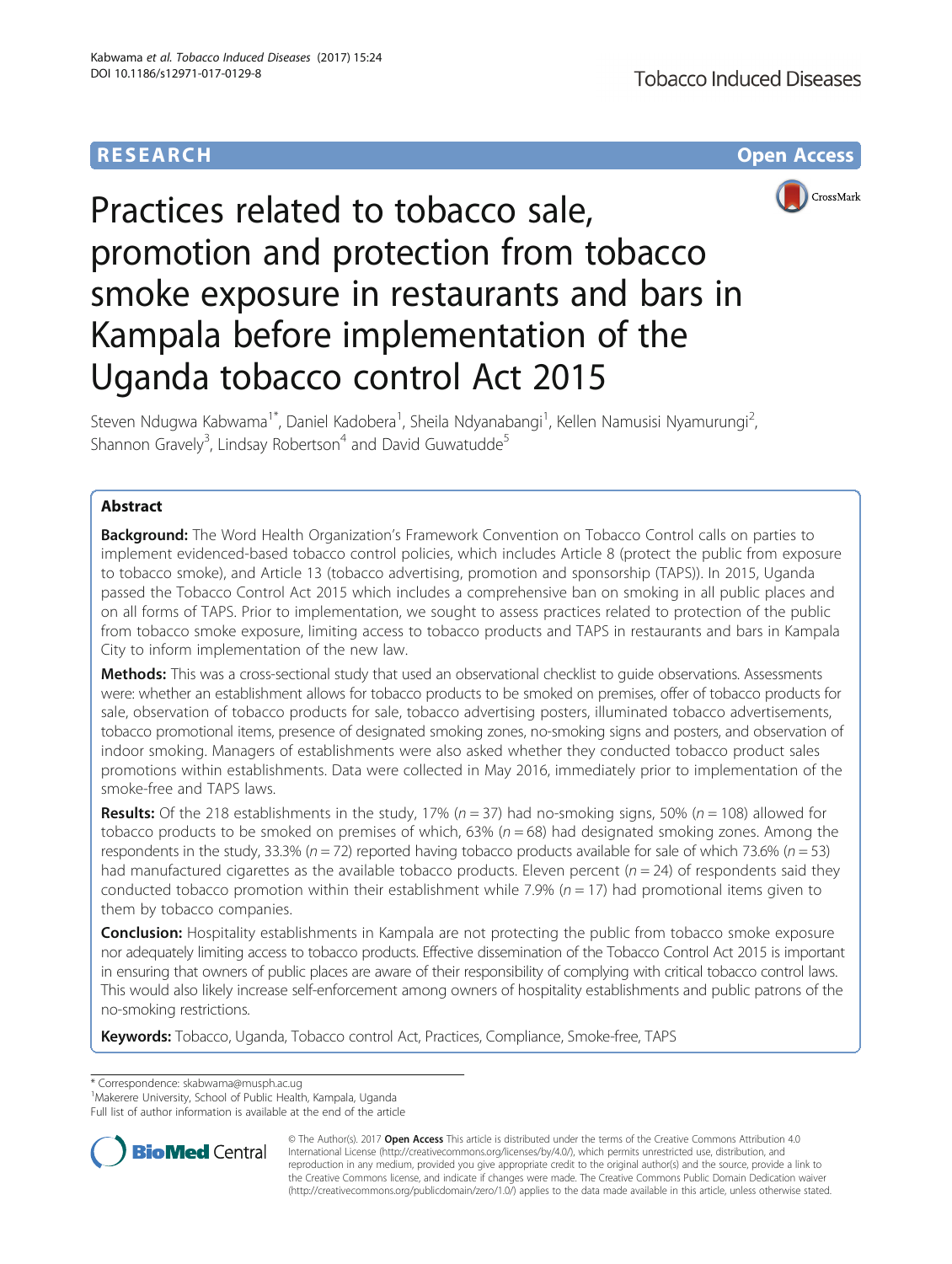# Background

Article 8 of the World Health Organization's Framework Convention on Tobacco Control (WHO FCTC) states that "all countries recognize that exposure to tobacco smoke causes death, disease and disability while all parties are obligated to adopt and implement effective legislative, executive, administrative or other measures to provide protection from tobacco smoke exposure in indoor work places, public transport, indoor public places and other public places" [\[1\]](#page-5-0). Although the convention has been signed and ratified by most UN member states, implementation at the national level remains a prerogative of the individual FCTC Parties through the development of comprehensive tobacco control laws. A review that assessed the effect of legislative bans on the reduction of exposure to tobacco smoke established that the bans reduced exposure to tobacco smoke in work places, restaurants and pubs [\[2](#page-5-0)]. Another review of policies in 30 developing countries also concluded that comprehensive advertising and promotion bans resulted in a 23.5% reduction in per capita tobacco consumption, but only a 13.6% reduction with more limited bans [[3\]](#page-5-0). The WHO recognizes that in order for tobacco control laws to be meaningful and comprehensive, it must include the total elimination of all forms of TAPS. Therefore, Parties to the WHO FCTC are required to adopt and implement a comprehensive ban on TAPS within 5 years after entry into force of the WHO FCTC [\[4](#page-5-0)]. However because the WHO FCTC has to be domesticated to the local context and because of the ever present threat of the tobacco industry undermining, diluting, and circumventing policy formulation [\[5](#page-5-0)], some countries like the Netherlands developed policies that were largely opposed by the public [[6\]](#page-5-0) while others like China have completely failed to meet their WHO FCTC obligations [\[7](#page-5-0)].

On 19 September 2015 the President of Uganda signed the Tobacco Control Act 2015 into law [\[8](#page-5-0)]. The goal of the act is to mitigate the negative public health consequences of tobacco use and exposure to tobacco smoke. The law mandates that all indoor public places, work places and public transport should be 100% smoke free and that smoking should be done 50 m away from every public place. The Act also bans all forms of tobacco advertising, sponsorship and promotion and obligates public places to institute visible nosmoking signs and posters.

The most recent Uganda Global Adult Tobacco Survey 2013 showed that 1 in every 5 adults who work indoors had experienced exposure to tobacco smoke [\[9](#page-5-0)] while another survey in Kampala showed that 12.1% of current smokers usually smoked in public places, 10.4% usually smoked at social events [\[10](#page-5-0)]. The Uganda government had previously banned tobacco advertising and promotion on state media in 1995, however in 2002, data from the Global Youth Tobacco Survey showed that almost 60% of people in that survey had seen a tobacco promotion advertisement on a billboard [\[11](#page-5-0)]. The current tobacco control legislation in Uganda includes The Tobacco (Control and Marketing) Act 1967 and the National Environment (control of smoking in public places) Regulations 2004. The Tobacco Control And Marketing Act regulates the production and marketing of the tobacco leaf while the National Environment control of smoking in public places regulations of 2004 prohibit the use of tobacco in an enclosed public place and stipulate that the owner of a public place should designate an area where smoking can take place. Currently, the extent to which owners of hospitality establishments institute measures to protect the public from tobacco smoke is not known considering that 62.3% of adults have experienced tobacco smoke exposure in hospitality venues in Uganda [\[9](#page-5-0)]. This study was aimed at describing practices related to protection of the public from tobacco smoke exposure as well as limiting access to tobacco products and tobacco advertising, promotion and sponsorship in restaurants and bars in Kampala Uganda prior to the implementation of Uganda's Tobacco Control Act 2015.

# Methods

# Study design

The study utilized a cross sectional study design. The observations took place at restaurants and bars within Kampala District, the capital of Uganda.

A restaurant was described as any public place where food and alcohol are sold and consumed, including an area, permanent or temporary, fixed or mobile, that is accessible to the general public. A bar carried the same definition except a bar sold alcohol but not food. Shops or any other places that were primarily retail establishments albeit places where food and alcohol are sold and consumed were excluded from the study. The idea was to include only places primarily hospitality establishments.

#### Sample size calculation

Kampala is administratively divided into 99 parishes [[12\]](#page-5-0). For the purposes of this study, a parish was considered a cluster. A parish is the smaller administrative unit after the district and division and before the village. We therefore used the formula by Bennet et al [\[13](#page-6-0)] for calculating the cluster size and final sample size when the population is divided into clusters [[14\]](#page-6-0). We calculated the cluster size  $C = P(1-P)D/S^2B$ ; where C is the cluster size or number of clusters; P is 0.49 - the expected proportion of bars and restaurants in breach of the existing smoke-free legislation [\[15\]](#page-6-0), S is a standard error of 0.05;  $B = 6$  - the number of establishments that can be visited in a cluster basing on practical grounds [[13](#page-6-0)] and D is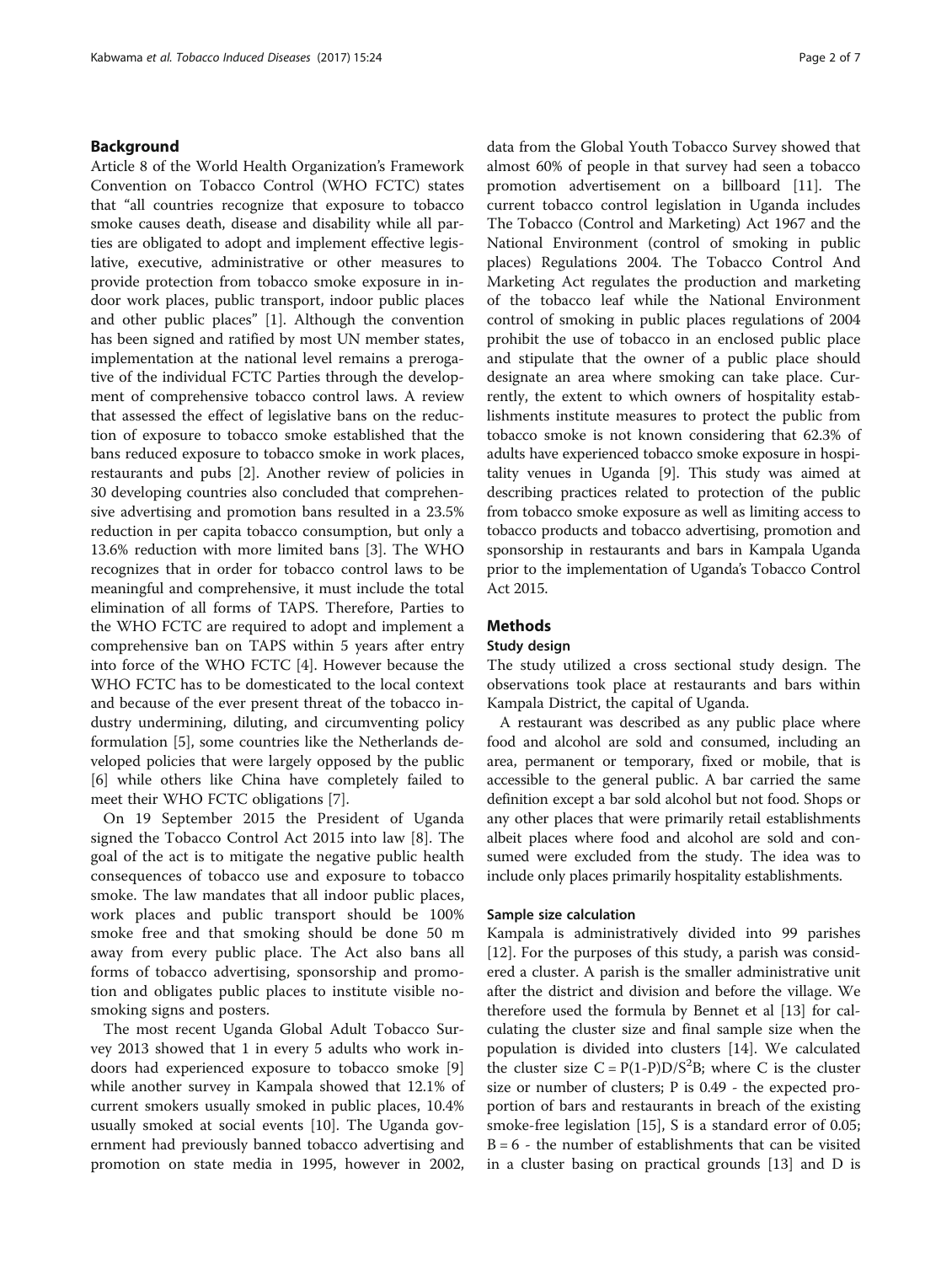the design effect  $= 2$  as has been used in cluster random survey sampling elsewhere [[16](#page-6-0)]. The use of this design effect was to account for the 2 stage sampling procedure that reduces the precision when compared with simple random sampling. We also inflated the calculated cluster size after anticipating a refusal rate of 5%.

#### Sampling procedure

At the parish, the research assistant identified the place with the highest concentration of restaurants and bars from which they selected a minimum of 6 establishments. This method has been used elsewhere because it promises greater impact [[14\]](#page-6-0) compared to when the establishments are chosen randomly. The rationale for this is that restaurants and bars are not randomly distributed within the parish. Some places are more residential while others will be more likely to have the restaurants and bars.

#### Data collection

Data were collected in the month of May 2016. The study utilized a checklist to guide observations. Relevant questions were adapted from published guides of conducting studies related to tobacco legislation [\[17, 18\]](#page-6-0) and also translated to Luganda. The most commonly spoken language around Kampala is Luganda and research assistants had to have the ability to communicate effectively in both English and Luganda. The interviews were carried out in either English or Luganda, depending on the choice of the respondent. The questionnaire was then entered into an electronic data collection tablet.

Prior to data collection, research assistants attended a 1-day training workshop where they were introduced to the study questionnaire and electronic data collection. The research assistants also pre-tested the questionnaire to check for correctness and clarity of questions before going to the field to collect data.

At the hospitality establishment, the research assistants made observations then filled in a checklist. Depending on the size of the establishment, observations lasted between 5 and 10 minutes. Thereafter, they asked managers about tobacco advertising, sponsorship and promotion within the hospitality establishment.

Current practices related to protection of the public from tobacco smoke exposure included whether the establishment allows for tobacco products to be smoked on the premises, presence of a designated smoking zone, reaction of the manager in charge when someone smokes in places they are not supposed to, whether the establishment has no-smoking signs and posters, and whether no-smoking signs and posters are visible at a distance of 3 m. Research assistants also looked out for observation of in-door smoking and smell of tobacco smoke on premises. The practices related to limiting access to tobacco products included whether the establishment

offers tobacco products for sale and observation of tobacco products for sale. Practices related to tobacco promotion, advertising and sponsorship were assessed by observing whether tobacco advertising posters are available, whether illuminated tobacco advertisements are available and whether any tobacco promotion items are available.

### Statistical analysis

Data were exported from the data collection tablet into Microsoft Excel for cleaning. The data were later exported from Microsoft Excel to Epi Info V7 for analysis. Descriptive analyses were done to summarize all variables by calculating the percentage of each variable. We used the Pearson's Chi-square statistic to assess for differences between groups.

## Results

#### Characteristics of the establishments

The cluster size calculation yielded a total of 35 clusters from which a minimum of 6 establishments were chosen per cluster. As such, the study involved observations from 218 establishments around Kampala City. The highest number of establishments was from Makindye Division 26.9% (58) and the lowest from Lubaga Division 15.3% (33) (Table 1).

| <b>Table 1</b> Characteristics of establishments involved in the study |
|------------------------------------------------------------------------|
|------------------------------------------------------------------------|

| Characteristic                     | $-n-(\%)$  |
|------------------------------------|------------|
| Division                           |            |
| Makindye                           | 58 (26.9)  |
| Kawempe                            | 42 (19.4)  |
| Central                            | 41 (19.0)  |
| Lubaga                             | 33 (15.3)  |
| Type of establishment              |            |
| Bar or pub                         | 140 (64.8) |
| Restaurant and bar                 | 72 (33.3)  |
| Restaurant                         | 4(1.9)     |
| Nature of establishment            |            |
| Permanent structure                | 185 (85.7) |
| Semi-permanent structure           | 22 (10.2)  |
| Temporary/Make-shift structure     | 9(4.2)     |
| Structure of establishment         |            |
| Both indoor and outdoor facilities | 142 (65.7) |
| Only enclosed/indoor facilities    | 59 (27.3)  |
| Only outdoor facilities            | 10(4.6)    |
| Make-shift structure               | 5(2.3)     |
| Restricts entrance for minors      | 119 (55.1) |
| Offers alcohol for sale            | 211 (97.7) |
| Offers food for sale               | 125 (57.9) |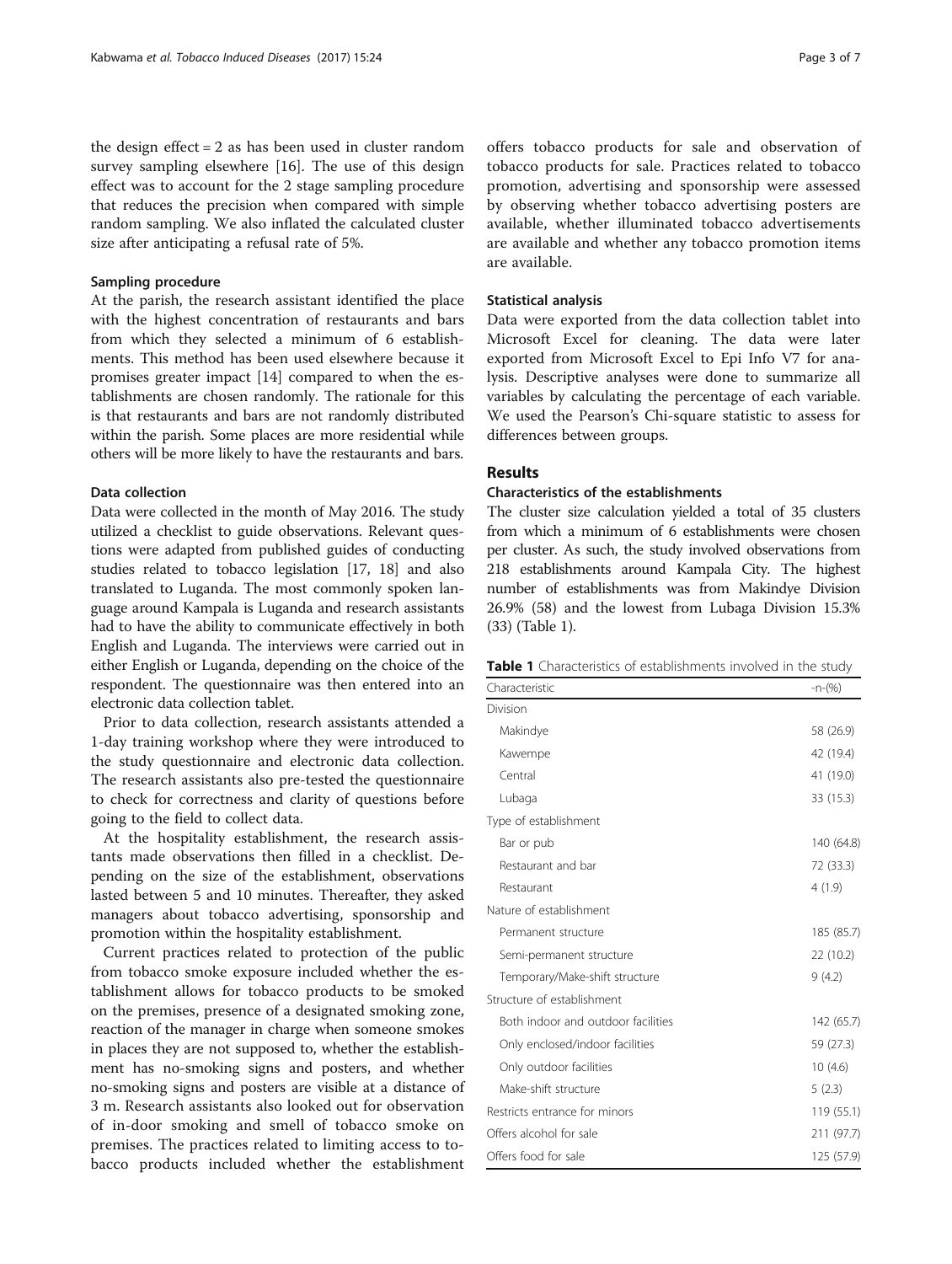When we assessed for differences in the groups of establishments that sold alcohol and food, we found that 121 (56%) sold both alcohol and food, while 90 (41.7%) sold alcohol but not food. The Pearson's Chi-square statistic did not show a statistically significant difference between establishments that sold alcohol and those that did not ( $p = 0.311$ ).

# Practices related to protection from tobacco smoke exposure

Half of the establishments 50% ( $n = 108$ ) allowed for tobacco products to be smoked on the premises and of these, 63% ( $n = 68$ ) had designated smoking zones. Among those that had outdoor facilities, smoking was allowed in any outdoor area of 13.8% ( $n = 21$ ) of these (Table 2).

# Practices related to sale of tobacco products

Among the respondents in the study,  $33.3\%$  ( $n = 72$ ) mentioned that they had tobacco products available for sale of which 73.6% ( $n = 53$ ) had manufactured cigarettes as the available tobacco products. None of the establishments had electronic-cigarettes or smokeless tobacco products (Table 3).

Table 2 Assessment of practices related to protection of the public from tobacco smoke exposure

| Practice                                                        | -n- (%)    |
|-----------------------------------------------------------------|------------|
| Allow for tobacco products to be smoked<br>on premises          | 108 (50.0) |
| Has a designated smoking zone                                   | 68 (63.0)  |
| No-smoking signs and/or posters are visible                     | 37 (17.0)  |
| No-smoking signs and/or posters are visible<br>within 3 m       | 31(14.2)   |
| Indoor smoking policy on premises                               |            |
| Smoking is allowed anywhere                                     | 19(8.8)    |
| Smoking allowed in some indoor areas                            | 27 (12.5)  |
| Smoking not allowed in any indoor areas                         | 168 (77.8) |
| Declined to answer                                              | 2(1.0)     |
| Outdoor smoking policy on premises                              |            |
| Smoking is allowed anywhere                                     | 21 (13.8)  |
| Smoking is allowed in some outdoor areas                        | 78 (51.3)  |
| Smoking not allowed any outdoor areas                           | 52 (34.2)  |
| Declined to answer                                              | 1(1.0)     |
| Action in case someone smokes where they<br>are not supposed to |            |
| Ask person to go to designated smoking<br>zone                  | 85 (39.4)  |
| Ask person to stop smoking                                      | 54 (25.0)  |
| Ask person to leave premises                                    | 97 (44.9)  |
| Do nothing                                                      | 23 (10.7)  |
| Declined to answer                                              | 1(1.0)     |

Table 3 Current practices related to tobacco product availability and point-of-sale advertising

| Practice                                                     | $-n-(\%)$ |
|--------------------------------------------------------------|-----------|
| Tobacco products are available for sale                      | 72 (33.3) |
| Tobacco products available for sale                          |           |
| Manufactured cigarettes                                      | 53 (73.6) |
| Shisha                                                       | 43 (59.7) |
| E-cigarettes                                                 | 0(0)      |
| Smokeless tobacco products                                   | 0(0)      |
| Other                                                        | 2(2.8)    |
| Tobacco products are visible for sale                        | 54 (24.8) |
| Tobacco products are displayed on organized<br>shelf or wall | 27 (12.4) |

# Practices related to tobacco advertising, promotion and sponsorship

In the assessment of current practices related to tobacco advertising, promotion and sponsorship,  $11\%$  ( $n = 24$ ) of respondents mentioned that they conduct tobacco promotion within their establishment while 7.9% ( $n = 17$ ) had promotion items given to them by tobacco companies (Table 4).

# Discussion

The study found that half of the establishments allowed for tobacco products to be smoked on the premises of which 63% had designated smoking zones. Although there are efforts by owners of public places to protect the public from tobacco smoke exposure, the public needs to be educated about the ineffectiveness of designated smoking zones in achieving this objective. The guidelines for implementing Article 8 of the WHO FCTC assert that there is no safe level of second-hand smoke exposure and any engineering approaches such as ventilation, air exchange or designated smoking zones are ineffective in protecting against exposure to tobacco smoke [[1\]](#page-5-0). A study that compared the concentrations of respirable particles and nicotine in no-smoking and smoking sections of restaurants found that although the

Table 4 Practices related to tobacco advertising, promotion and sponsorship in the establishments

| Practice                                                            | -n- (%)   |
|---------------------------------------------------------------------|-----------|
| Conducts tobacco product promotion<br>within establishment          | 24 (11.0) |
| Has tobacco promotion items given by<br>tobacco companies           | 17 (7.9)  |
| Tobacco promotion and sponsorship<br>signs and products are visible | 24 (11.0) |
| Backlit or illuminated tobacco advertisements<br>are visible        | 8(3.7)    |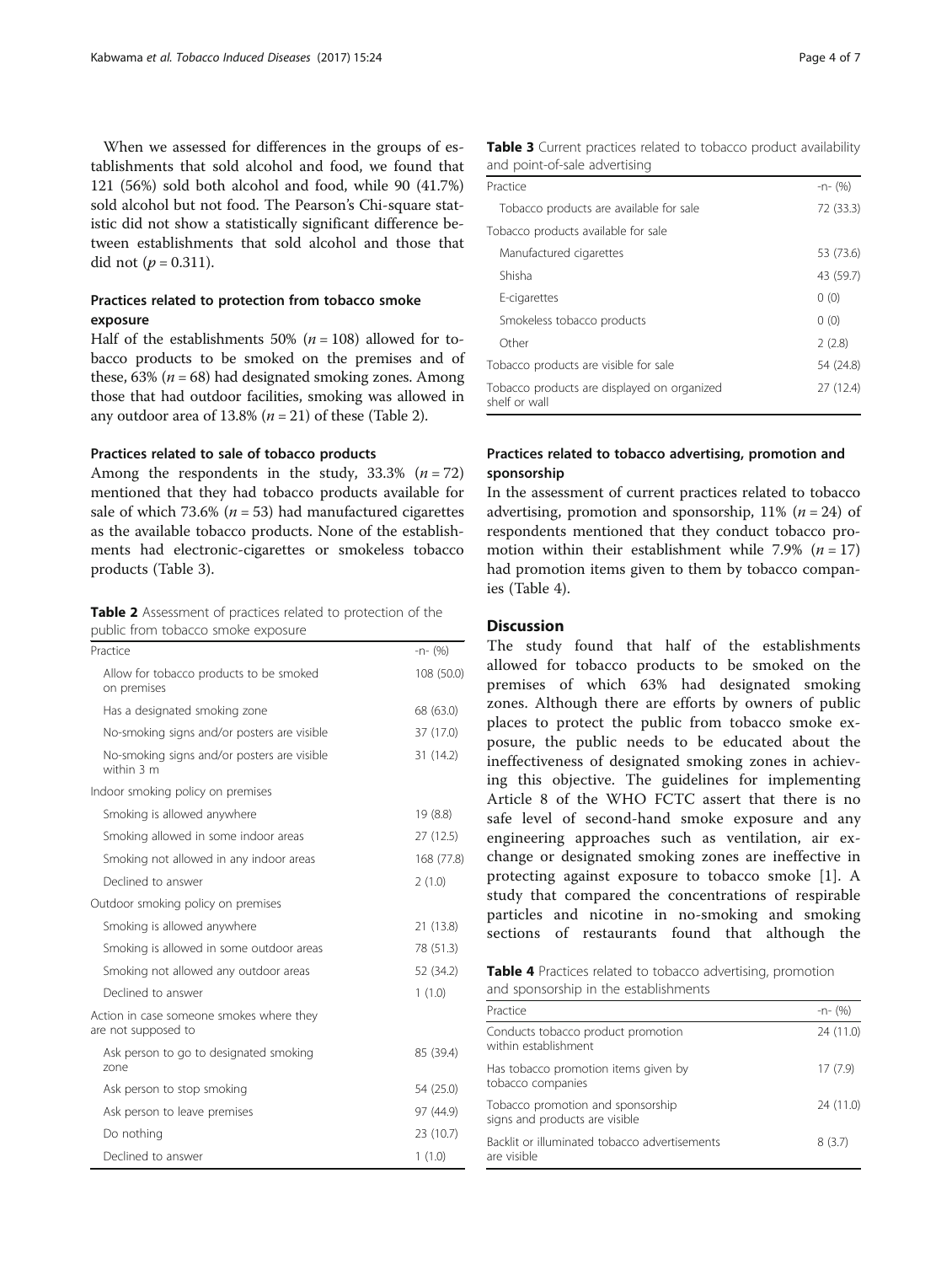differences in concentrations were significant, there was incomplete protection from tobacco smoke exposure in the no-smoking sections [\[19](#page-6-0)]. Although the existing legislation was the National Environment control of smoking in public places regulations of 2004 that prohibits the use of tobacco in an enclosed public place and stipulates that the owner of a public place should designate an area where smoking can take place; the Tobacco Control Act 2015 completely bans smoking in any place that is accessible to the public [[8\]](#page-5-0), something owners of public places need to be made aware of. The law can be disseminated through forging partnerships with stakeholders such as civil society organizations and media outlets that will package the law in a form that can be consumed by the public.

The study also found that although 50% of establishments did not allow for products to be smoked on the premises, only 17% had noticeable no-smoking signs. No-smoking signs and posters are an important deterrent to initiation of smoking in an area where it is prohibited because they convey the rule that smoking is not allowed without necessarily conveying the fact that there is a law against it [[20\]](#page-6-0). Although some studies have found minimal changes in smoke exposure after placement of no-smoking signs [[21, 22\]](#page-6-0) and worse still when there is minimal enforcement [\[22](#page-6-0)], others have found evidence of less smoking when the signs are instituted [\[23](#page-6-0)] and penalties for violations clearly stated. As the new legislation is being disseminated, owners of public places need to be informed of their responsibility to place no-smoking signs as a deterrent for people from smoking on their premises. This should be fortified with strict enforcement to ensure compliance.

Among the establishments that had tobacco products available for sale, 73.6% had manufactured cigarettes while 59.7% had 'Shisha' – a form of tobacco use in which flavored tobacco is inhaled through a water pipe. As most of the tobacco being accessed is manufactured tobacco, increasing taxes on tobacco products might be an effective way of limiting its access to and use by the public. Tax increases have been shown to have a direct influence on the level of access to and use of tobacco products particularly among the youth [\[24\]](#page-6-0). The high level of availability of flavored tobacco inhaled through a water pipe or 'Shisha' is noteworthy. Its' perilous nature is such that it involves inhalation of a high amount of carbon monoxide produced when charcoal is used to heat the mixture of tobacco and molasses [\[25](#page-6-0)]. Shisha use has in fact been associated with carbon monoxide poisoning [\[26\]](#page-6-0), pulmonary disease, coronary artery disease, and pregnancy related complications [[27](#page-6-0)]. Enforcement will prove difficult, considering the complex nature of understanding the harms associated with Shisha and yet the new law completely bans the import, manufacture or sale of a water pipe tobacco delivery system (shisha), including the water pipe device or the water pipe tobacco product or other substances to be used in that system [\[8](#page-5-0)]. Law enforcers should be trained to understand and appreciate the harm due to the use of Shisha by the public.

In the study, 11% of respondents said they conducted tobacco product promotion within their establishment while tobacco advertising, promotion and sponsorship signs and products were visible in 11% of the establishments assessed. Tobacco product marketing through advertising, promotion and sponsorship promotes the initiation, continuation and re-uptake of smoking because it fosters positive attitudes, beliefs and expectations regarding tobacco use [[28\]](#page-6-0). The WHO has called on countries that are party to the FCTC to institute legislation that completely bans any form of tobacco advertising, promotion or sponsorship [[1\]](#page-5-0). It has been shown that regulation of tobacco product marketing significantly decreases smokers' awareness of pro-smoking cues [\[29](#page-6-0)]. Pursuant to recommendations by the WHO FCTC, Uganda's Tobacco Control Act provides for a comprehensive ban on all forms of tobacco advertising, promotion and sponsorship. The public needs to be informed about subtle forms of tobacco marketing such as offers of non-tobacco products that resemble tobacco products, provision of financial and other support to owners of hospitality establishments, product diversification through brand stretching and brand sharing, brand marking in hospitality establishments and a lot more that can be employed by the tobacco industry.

New legislations are only as good as the effectiveness with which they are enforced. However, the uniqueness of the Tobacco Control Act is that if managers and owners of hospitality establishments understand the perils of exposure to tobacco smoke, implementation of the law can rely on self-enforcement. This study revealed that only 25% of managers of establishments would ask someone to stop smoking if they smoked where they were not supposed to and 11% would do nothing. Self-enforcement involves managers of hospitality establishments either stopping anyone smoking in their premises or asking them to leave the premises. It is important that the dissemination of the new law to owners of public places covers issues to do with the dangers of inhaling tobacco smoke and the risks of disease and disability from exposure to tobacco smoke. The government could also partner with non-governmental organizations involved in tobacco control as well as associations such as hospitality industry associations that could provide effective platforms for disseminating the law. This would increase the possibility of self-enforcement in hospitality establishments.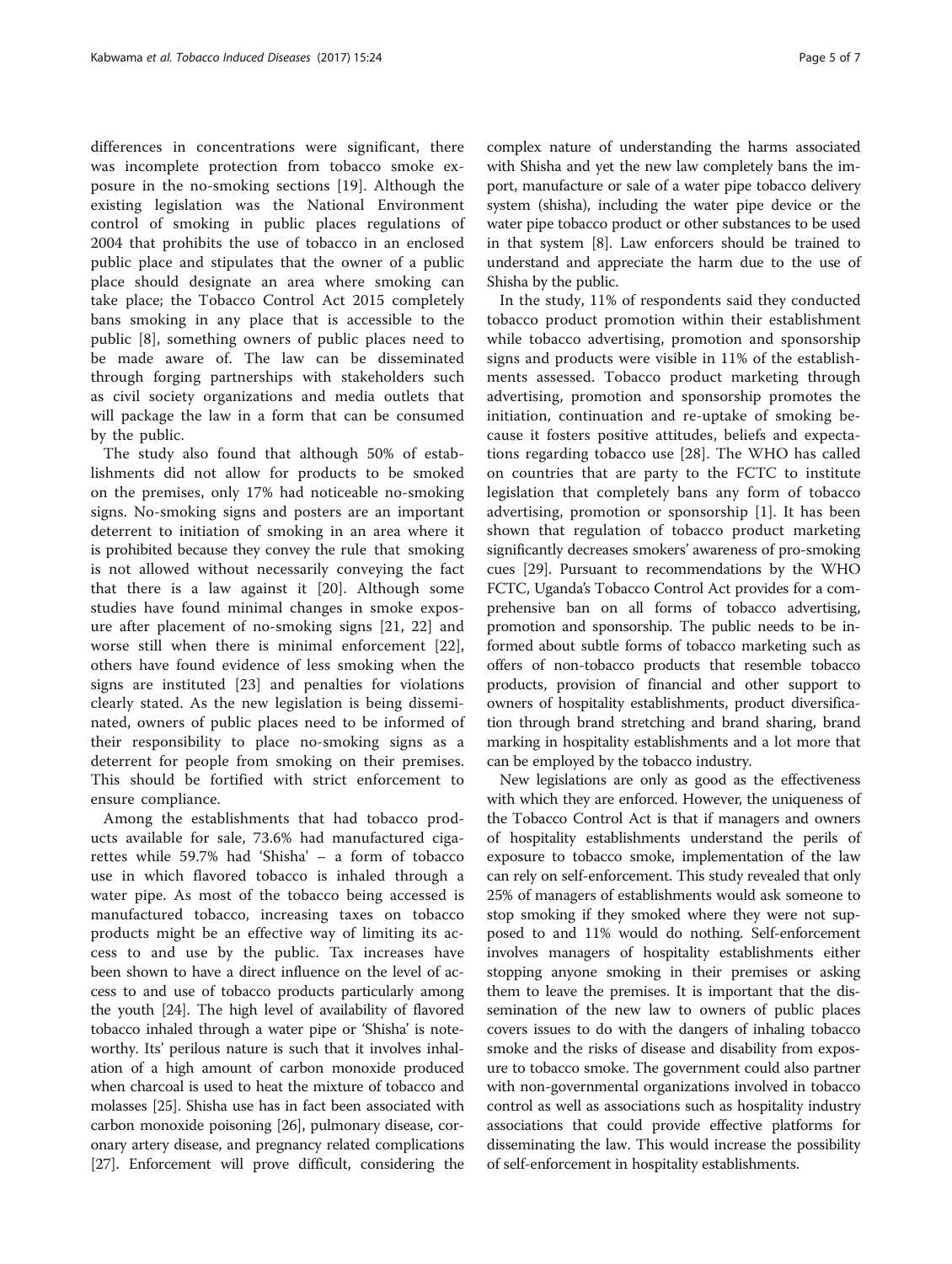## <span id="page-5-0"></span>Limitations

The findings of the current study are subject to a number of limitations. The study was purely quantitative and based on an observational checklist and lacks a deeper understanding of views of various stakeholders. However, the main objective of the study was to assess practices and provide baseline data which will be used to assess change in behavior regarding protecting the public from tobacco smoke. In addition, the findings of the study are only generalizable to the population of Kampala. However, although findings are generalizable to one district, the policy implications and how the data can inform implementation can be applied to other districts in Uganda.

## Conclusions

The study has revealed that prior to implementation of the Tobacco Control Act, the practices in hospitality venues do not suffice to protect the public from tobacco smoke exposure. Rather the current practices promote tobacco use through point of sale advertising.. When not prohibited, it is common practice that the tobacco industry carries out TAPS activities in hospitality establishments. With the coming into force of the Uganda Tobacco Control Act 2015, effective dissemination of the law to hospitality venues and the public will be key in ensuring compliance and more so demand for clean environments by the public. Findings from the study also provide a baseline for future assessment of the failure or success of the legislation in terms of reducing exposure to tobacco smoke.

### Abbreviations

WHO: World Health Organization; GATS: Global adult tobacco survey; FCTC: Framework convention on tobacco control

#### Acknowledgements

The authors are grateful to the technical field team that ensured a thorough data collection process: Christine Namakula, Ivan Nangai, Sarah Kayaga, Fiona Namakula and Ankunda Racheal. The authors also recognize the invaluable contribution of the electronic data collection consultant Fiona Nshemerirwe.

#### Funding

This publication was supported by a grant from the Centers for Disease Control and Prevention (CDC) through TEPHINET, a program of the Task Force for Global Health, Inc.

In addition, Dr. Shannon Gravely was supported by a Canadian Cancer Society Career Development Award in Prevention while Lindsay Robertson was supported by a Postdoctoral Fellowship from the Department of Preventive and Social Medicine, University of Otago.

#### Availability of data and materials

Please contact the corresponding author for access to the data that were used in this analysis.

#### Author Contributions

SNK, DK, SN, KNN, SG, LR and DG contributed to the conceptualization of the study. SNK and KNN were involved in study implementation and data collection. SNK analyzed the data. SNK, KNN, SG, LR and DG had primary responsibility for final content. All authors were involved in the writing, read and approved the final manuscript.

#### Competing interests

The authors declare that they have no competing interests.

#### Consent for publication

Not Applicable.

#### Ethics approval and consent to participate

The conduct of the study was reviewed and approved by the Higher Degree Research and Ethics Committee of Makerere University School of Public Health and registered with Uganda National Council for Science and Technology. Unique identifiers were used to protect the identity of the bars and restaurants involved in the study.

#### Disclaimer

The contents of this manuscript are solely the responsibility of the authors and do not necessarily represent the views of The Task Force for Global Health, Inc. TEPHINET or the CDC.

# Publisher's Note

Springer Nature remains neutral with regard to jurisdictional claims in published maps and institutional affiliations.

#### Author details

<sup>1</sup>Makerere University, School of Public Health, Kampala, Uganda. <sup>2</sup>Center for Tobacco Control in Africa, Kampala, Uganda. <sup>3</sup>International Tobacco Control Policy Evaluation Project, Waterloo, Canada. <sup>4</sup>University of Otago, Dunedin, New Zealand. <sup>5</sup>Department of Epidemiology and Biostatistics, Makerere University School of Public Health, Kampala, Uganda.

## Received: 16 January 2017 Accepted: 12 April 2017 Published online: 02 May 2017

#### References

- 1. World Health Organization Framework Convention on Tobacco Control. Guidelines for implementation of article 8. Guidelines on the protection from exposure to tobacco smoke. 2015. Available from: [http://www.who.int/](http://www.who.int/fctc/guidelines/adopted/article_8/en/) [fctc/guidelines/adopted/article\\_8/en/.](http://www.who.int/fctc/guidelines/adopted/article_8/en/) Accessed 12 Jan 2016.
- 2. Callinan JE, Clarke A, Doherty K, Kelleher C. Legislative smoking bans for reducing secondhand smoke exposure, smoking prevalence and tobacco consumption. Cochrane Database Syst Rev. 2010;4:CD005992. doi[:10.1002/](http://dx.doi.org/10.1002/14651858.CD005992.pub2) [14651858.CD005992.pub2](http://dx.doi.org/10.1002/14651858.CD005992.pub2).
- 3. Blecher E. The impact of tobacco advertising bans on consumption in developing countries. J Health Econ. 2008;27(4):930–42.
- 4. World Health Organization Framework Convention on Tobacco Control: Guidelines for Implementation of Article 13: World Health Organization. 2009. Available from: [http://www.who.int/fctc/guidelines/article\\_13.pdf.](http://www.who.int/fctc/guidelines/article_13.pdf) Accessed 17 Jan 2017.
- 5. Dearlove JV, Bialous SA, Glantz SA. Tobacco industry manipulation of the hospitality industry to maintain smoking in public places. Tob Control. 2002; 11(2):94–104.
- 6. Gonzalez M, Glantz SA. Failure of policy regarding smoke-free bars in the Netherlands. Eur J Public Health. 2013;23(1):139–45.
- 7. Jin J. Why FCTC policies have not been implemented in China: domestic dynamics and tobacco governance. J Health Polit Policy Law. 2014;39(3):633–66.
- 8. Parliament of Uganda. The Tobacco Control Act 2015 2015 [15 June 2016]. Available from: [http://www.parliament.go.ug/new/images/stories/acts/2015/](http://www.parliament.go.ug/new/images/stories/acts/2015/Tobacco%20Control%20Act%202015%282%29.pdf) [Tobacco%20Control%20Act%202015%282%29.pdf.](http://www.parliament.go.ug/new/images/stories/acts/2015/Tobacco%20Control%20Act%202015%282%29.pdf) Accessed 12 Jan 2017.
- 9. Ministry of Health Uganda, Uganda Bureau of Statistics, World Health Organisation Regional office for Africa, CDC Foundation, Centers for Disease Control. Global Adult Tobacco Survey: Country Report 2013. Kampala, Uganda: Uganda Bureau of Statistics; 2014.
- 10. Mpabulungi L, Muula AS. Tobacco use among high shool students in Kampala, Uganda: questionnaire study. Croat Med J. 2004;45(1):80–3.
- 11. Muula AS, Mpabulungi L. Cigarette smoking prevalence among schoolgoing adolescents in two African capital cities: Kampala Uganda and Lilongwe Malawi. Afr J Health Sci. 2007;7(1):45–59
- 12. Uganda Bureau of Statistics. National Population and Housing Census 2014 Revised Edition. Kampala: 2014. Available from: [http://www.ubos.org/onlinefiles/](http://www.ubos.org/onlinefiles/uploads/ubos/NPHC/2014%20National%20Census%20Main%20Report.pdf) [uploads/ubos/NPHC/2014%20National%20Census%20Main%20Report.pdf.](http://www.ubos.org/onlinefiles/uploads/ubos/NPHC/2014%20National%20Census%20Main%20Report.pdf) Accessed 12 Jan 2016.